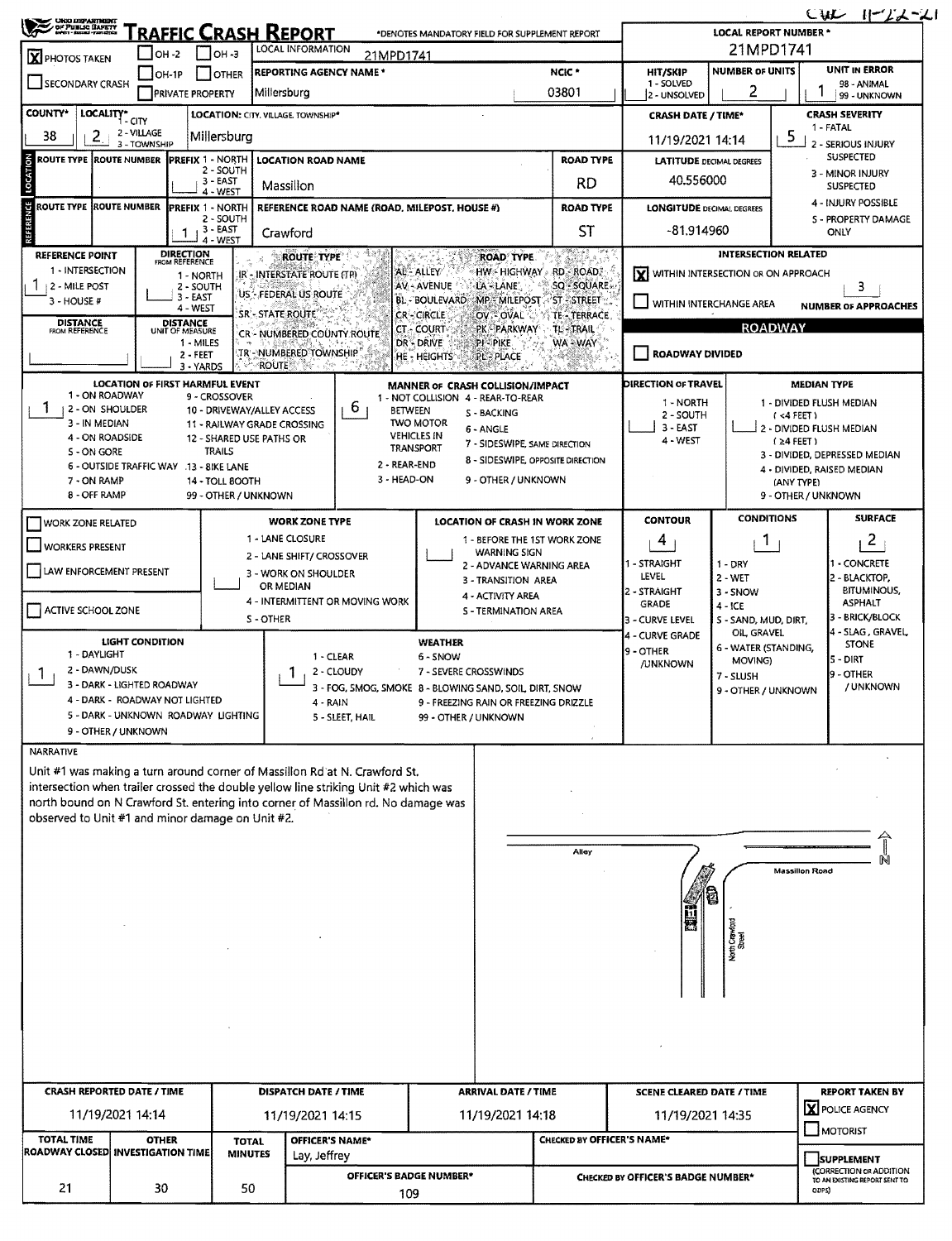| OHIO DEPARTMENT<br>OF PUBLIC BAPETY                                           |                                                          |                                                                         |                                                   |                                                   |                                              |                                       | <b>LOCAL REPORT NUMBER</b>                                   |  |  |  |  |  |
|-------------------------------------------------------------------------------|----------------------------------------------------------|-------------------------------------------------------------------------|---------------------------------------------------|---------------------------------------------------|----------------------------------------------|---------------------------------------|--------------------------------------------------------------|--|--|--|--|--|
| NIT                                                                           |                                                          |                                                                         |                                                   |                                                   |                                              |                                       | 21MPD1741                                                    |  |  |  |  |  |
| OWNER NAME: LAST, FIRST, MIDDLE (C) SAME AS DRIVERY<br>UNIT#                  |                                                          |                                                                         | OWNER PHONE:INCLUDE AREA CODE (E) SAME AS DRIVERY | DAMAGE                                            |                                              |                                       |                                                              |  |  |  |  |  |
| <b>WERNER ENTERPRISES</b>                                                     |                                                          |                                                                         |                                                   | 402-895-6640                                      |                                              | <b>DAMAGE SCALE</b>                   |                                                              |  |  |  |  |  |
| OWNER ADDRESS: STREET, CITY, STATE, ZIP ( E SAME AS DRIVER)                   |                                                          |                                                                         |                                                   |                                                   |                                              | 1 - NONE<br>3 - FUNCTIONAL DAMAGE     |                                                              |  |  |  |  |  |
| 4121 LAKESHORE PARKWAY, BESSEMER, AL, 35020                                   |                                                          |                                                                         |                                                   |                                                   |                                              | 2 - MINOR DAMAGE                      | 4 - DISABLING DAMAGE                                         |  |  |  |  |  |
| <b>COMMERCIAL CARRIER: NAME, ADDRESS, CITY, STATE, ZIP</b>                    |                                                          |                                                                         |                                                   |                                                   | COMMERCIAL CARRIER PHONE: INCLUDE AREA CODE  | 9 - UNKNOWN                           |                                                              |  |  |  |  |  |
| WERNER ENTERPRISES, , 4121 LAKESHORE PARKWAY, BESSE                           |                                                          |                                                                         |                                                   | 402-895-6640                                      |                                              | <b>DAMAGED AREA(S)</b>                |                                                              |  |  |  |  |  |
| <b>LP STATE LICENSE PLATE #</b>                                               |                                                          | <b>VEHICLE IDENTIFICATION #</b>                                         |                                                   | <b>VEHICLE YEAR</b>                               | <b>VEHICLE MAKE</b>                          | INDICATE ALL THAT APPLY               |                                                              |  |  |  |  |  |
| 32123W<br>AL                                                                  |                                                          | 3AKJHHDR4NSMT3733                                                       |                                                   | 2022                                              | FREIGHTLINER                                 |                                       |                                                              |  |  |  |  |  |
| <b>INSURANCE COMPANY</b><br><b>X</b> VERIFIED                                 |                                                          | <b>INSURANCE POLICY #</b>                                               |                                                   | <b>COLOR</b>                                      | <b>VEHICLE MODEL</b>                         |                                       |                                                              |  |  |  |  |  |
| ACE AMERICAN                                                                  |                                                          | XSAH25548954                                                            |                                                   | WHI                                               | CASCADIA                                     |                                       |                                                              |  |  |  |  |  |
| <b>TYPE OF USE</b>                                                            |                                                          | US DOT#                                                                 |                                                   | <b>TOWED BY: COMPANY NAME</b>                     |                                              |                                       |                                                              |  |  |  |  |  |
| XCOMMERCIAL<br><b>GOVERNMENT</b>                                              | IN EMERGENCY<br><b>RESPONSE</b>                          | 53467                                                                   |                                                   | <b>HAZARDOUS MATERIAL</b>                         |                                              |                                       |                                                              |  |  |  |  |  |
| <b>INTERLOCK</b>                                                              | # OCCUPANTS                                              | VEHICLE WEIGHT GVWR/GCWR<br>$1 - 510K$ LBS.                             |                                                   | <b>IMATERIAL</b><br>CLASS <sup>#</sup>            | PLACARD ID#                                  |                                       |                                                              |  |  |  |  |  |
| <b>HIT/SKIP UNIT</b><br><b>DEVICE</b><br><b>EQUIPPED</b>                      | з                                                        | 2 - 10.001 - 26K LBS.<br>$3 - 26K$ LBS.                                 |                                                   | RELEASED<br>PLACARD                               |                                              |                                       | 12                                                           |  |  |  |  |  |
| 1 - PASSENGER CAR                                                             | 6 - VAN (9-15 SEATS)                                     | 12 - GOLF CART                                                          |                                                   | 18 - LIMO (LIVERY VEHICLE)                        | 23 - PEDESTRIAN/SKATER                       |                                       | 12                                                           |  |  |  |  |  |
| 2 - PASSENGER VAN<br>15                                                       | 7 - MOTORCYCLE 2-WHEELED                                 | 13 - SNOWMOBILE                                                         |                                                   | 19 - BUS (16+ PASSENGERS)                         | 24 - WHEELCHAIR (ANY TYPE)                   | 16                                    |                                                              |  |  |  |  |  |
| (MINIVAN)<br>UNIT TYPE 3 - SPORT UTILITY                                      | 8 - MOTORCYCLE 3-WHEELED<br>9 - AUTOCYCLE                | 14 - SINGLE UNIT<br><b>TRUCK</b>                                        | 20 - OTHER VEHICLE                                |                                                   | 25 - OTHER NON-MOTORIST                      |                                       | 10                                                           |  |  |  |  |  |
| <b>VEHICLE</b>                                                                | 10 - MOPED OR MOTORIZED                                  | 1S - SEMI-TRACTOR                                                       | 21 - HEAVY EQUIPMENT                              |                                                   | 26 - BICYCLE                                 |                                       |                                                              |  |  |  |  |  |
| 4 - PICK UP                                                                   | BICYCLE                                                  | 16 - FARM EQUIPMENT                                                     |                                                   | 22 - ANIMAL WITH RIDER OR<br>ANIMAL-DRAWN VEHICLE | 27 - TRAIN<br>99 - UNKNOWN OR HIT/SKIP       |                                       |                                                              |  |  |  |  |  |
| S - CARGO VAN<br>(ATV/UTV)                                                    | 11 - ALL TERRAIN VEHICLE                                 | 17 - MOTORHOME                                                          |                                                   |                                                   |                                              |                                       |                                                              |  |  |  |  |  |
| # OF TRAILING UNITS                                                           |                                                          |                                                                         |                                                   |                                                   |                                              | 12                                    | 12                                                           |  |  |  |  |  |
| WAS VEHICLE OPERATING IN AUTONOMOUS                                           |                                                          | 0 - NO AUTOMATION                                                       |                                                   | 3 - CONDITIONAL AUTOMATION 9 - UNKNOWN            |                                              |                                       | 12                                                           |  |  |  |  |  |
| MODE WHEN CRASH OCCURRED?                                                     | 0                                                        | 1 - DRIVER ASSISTANCE                                                   |                                                   | 4 - HIGH AUTOMATION                               |                                              |                                       | $\mathbf{H}$                                                 |  |  |  |  |  |
| 2<br>1 - YES 2 - NO 9 - OTHER / UNKNOWN                                       |                                                          | AUTONOMOUS 2 - PARTIAL AUTOMATION 5 - FULL AUTOMATION                   |                                                   |                                                   |                                              |                                       | 10                                                           |  |  |  |  |  |
|                                                                               | MODE LEVEL                                               |                                                                         |                                                   |                                                   |                                              |                                       |                                                              |  |  |  |  |  |
| 1 - NONE<br>$2 - TAXI$                                                        | 6 - BUS - CHARTER/TOUR<br>7 - BUS - INTERCITY            | $11 -$ FIRE<br>12 - MILITARY                                            | 16 - FARM                                         | 17 - MOWING                                       | 21 - MAIL CARRIER<br>99 - OTHER / UNKNOWN    |                                       |                                                              |  |  |  |  |  |
| 3 - ELECTRONIC RIDE                                                           | 8 - BUS - SHUTTLE                                        | 13 - POLICE                                                             |                                                   | 18 - SNOW REMOVAL                                 |                                              |                                       |                                                              |  |  |  |  |  |
| SHARING<br><b>SPECIAL</b><br>4 - SCHOOL TRANSPORT                             | 9 - BUS - OTHER                                          | <b>14 - PUBLIC UTILITY</b>                                              |                                                   | 19 - TOWING                                       |                                              |                                       |                                                              |  |  |  |  |  |
| <b>FUNCTION</b><br>5 - BUS - TRANSIT/COMMUTER                                 | 10 - AMBULANCE                                           | 15 - CONSTRUCTION EQUIP.                                                |                                                   | 20 - SAFETY SERVICE<br>PATROL                     |                                              |                                       | 12<br>12<br>12                                               |  |  |  |  |  |
|                                                                               |                                                          |                                                                         |                                                   |                                                   |                                              |                                       |                                                              |  |  |  |  |  |
| 1 - NO CARGO BODY TYPE<br>5<br>/ NOT APPLICABLE                               | 4 - LOGGING<br>S - INTERMODAL                            | 7 - GRAIN/CHIPS/GRAVEL<br><b>B-POLE</b>                                 | 11 - DUMP                                         | 12 - CONCRETE MIXER                               | 99 - OTHER / UNKNOWN                         |                                       | IГ                                                           |  |  |  |  |  |
| $2 - BUS$<br>CARGO                                                            | <b>CONTAINER CHASSIS</b>                                 | 9 - CARGO TANK                                                          |                                                   | 13 - AUTO TRANSPORTER                             |                                              |                                       | $ \mathcal{R} $<br>9<br>9<br>  3                             |  |  |  |  |  |
| 3 - VEHICLE TOWING<br><b>BODY</b><br>ANOTHER MOTOR VEHICLE                    | 6 - CARGOVAN<br>/ENCLOSED BOX                            | 10 - FLAT BED                                                           |                                                   | 14 - GARBAGE/REFUSE                               |                                              |                                       | ⊛                                                            |  |  |  |  |  |
| <b>TYPE</b><br>1 - TURN SIGNALS                                               |                                                          |                                                                         |                                                   | 9 - MOTOR TROUBLE                                 | 99 - OTHER / UNKNOWN                         |                                       |                                                              |  |  |  |  |  |
| 2 - HEAD LAMPS                                                                | 4 - BRAKES<br>S - STEERING                               | 7 - WORN OR SLICK TIRES<br><b>8 - TRAILER EQUIPMENT</b>                 |                                                   | 10 - DISABLED FROM PRIOR                          |                                              |                                       |                                                              |  |  |  |  |  |
| <b>VEHICLE</b><br>3 - TAIL LAMPS<br><b>DEFECTS</b>                            | <b>6 - TIRE BLOWOUT</b>                                  | DEFECTIVE                                                               |                                                   | <b>ACCIDENT</b>                                   |                                              |                                       |                                                              |  |  |  |  |  |
|                                                                               |                                                          |                                                                         |                                                   |                                                   |                                              | $\overline{X}$ - NO DAMAGE $[0]$      | UNDERCARRIAGE [14]                                           |  |  |  |  |  |
| 1 - INTERSECTION -<br>MARKED CROSSWALK                                        | 4 - MIDBLOCK -<br>MARKED CROSSWALK                       | 7 - SHOULDER/ROADSIDE                                                   |                                                   | 10 - DRIVEWAY ACCESS<br>11 - SHARED USE PATHS     | 99 - OTHER / UNKNOWN                         | $\Box$ -TOP [ 13 ]                    | $\Box$ - ALL AREAS [ 15 ]                                    |  |  |  |  |  |
| NON-MOTORIST 2 - INTERSECTION -                                               | S - TRAVEL LANE -                                        | 8 - SIDEWALK                                                            |                                                   | OR TRAILS                                         |                                              |                                       |                                                              |  |  |  |  |  |
| LOCATION<br>UNMARKED CROSSWALK<br>AT IMPACT 3 - INTERSECTION - OTHER          | OTHER LOCATION<br>6 - BICYCLE LANE                       | 9 - MEDIAN/CROSSING<br>ISLAND                                           |                                                   | 12 - FIRST RESPONDER<br>AT INCIDENT SCENE         |                                              |                                       | $\Box$ - UNIT NOT AT SCENE [16]                              |  |  |  |  |  |
| 1 - NON-CONTACT                                                               | 1 - STRAIGHT AHEAD                                       | 9 - LEAVING TRAFFIC                                                     |                                                   | 15 - WALKING, RUNNING,                            | 21 - STANDING OUTSIDE                        |                                       | INITIAL POINT OF CONTACT                                     |  |  |  |  |  |
| 2 - NON-COLLISION                                                             | 2 - BACKING                                              | LANE                                                                    |                                                   | JOGGING, PLAYING                                  | DISABLED VEHICLE                             | 0 - NO DAMAGE                         | 14 - UNDERCARRIAGE                                           |  |  |  |  |  |
| 6<br>З<br>3 - STRIKING                                                        | 3 - CHANGING LANES<br>4 - OVERTAKING/PASSING             | 10 - PARKED<br>11 - SLOWING OR STOPPED                                  |                                                   | 16 - WORKING<br>17 - PUSHING VEHICLE              | 99 - OTHER / UNKNOWN                         | 8                                     | 1-12 - REFER TO UNIT 15 - VEHICLE NOT AT SCENE               |  |  |  |  |  |
| <b>ACTION</b><br>4 - STRUCK                                                   | PRE-CRASH 5 - MAKING RIGHT TURN                          | IN TRAFFIC                                                              |                                                   | 18 - APPROACHING OR<br>LEAVING VEHICLE            |                                              |                                       | <b>DIAGRAM</b><br>99 - UNKNOWN                               |  |  |  |  |  |
| S - BOTH STRIKING                                                             | <b>ACTIONS 6 - MAKING LEFT TURN</b><br>7 - MAKING U-TURN | 12 - DRIVERLESS<br>13 - NEGOTIATING A CURVE                             |                                                   | 19 - STANDING                                     |                                              | $13 - TOP$                            |                                                              |  |  |  |  |  |
| & STRUCK                                                                      | <b>B-ENTERING TRAFFIC</b>                                | 14 - ENTERING OR CROSSING                                               |                                                   | 20 - OTHER NON-MOTORIST                           |                                              |                                       |                                                              |  |  |  |  |  |
| 9 - OTHER / UNKNOWN<br>1 - NONE                                               | LANE                                                     | SPECIFIED LOCATION<br>8 - FOLLOWING TOO CLOSE 13 - IMPROPER START FROM  |                                                   | 18 - OPERATING DEFECTIVE                          | 23 - OPENING DOOR INTO                       |                                       | TRAFFIC                                                      |  |  |  |  |  |
| 2 - FAILURE TO YIELD                                                          | /ACDA                                                    | A PARKED POSITION                                                       |                                                   | <b>EQUIPMENT</b>                                  | ROADWAY                                      | <b>TRAFFICWAY FLOW</b><br>1 - ONE-WAY | TRAFFIC CONTROL                                              |  |  |  |  |  |
| 3 - RAN RED LIGHT                                                             | 9 - IMPROPER LANE<br>CHANGE                              | 14 - STOPPED OR PARKED<br><b>ILLEGALLY</b>                              |                                                   | 19 - LOAD SHIFTING<br>/FALLING/SPILLING           | 99 - OTHER IMPROPER<br>ACTION                | 2 - TWO-WAY                           | 1 - ROUNDABOUT 4 - STOP SIGN<br>2 - SIGNAL<br>S - YIELD SIGN |  |  |  |  |  |
| 4 - RAN STOP SIGN<br>5 - UNSAFE SPEED                                         | 10 - IMPROPER PASSING                                    | 15 - SWERVING TO AVOID                                                  |                                                   | 20 - IMPROPER CROSSING                            |                                              | 2                                     | b<br>3 - FLASHER<br><b>6 - NO CONTROL</b>                    |  |  |  |  |  |
| CONTRIBUTING 6 - IMPROPER TURN<br>CIRCUMSTANCES <sub>7</sub> - LEFT OF CENTER | 11 - DROVE OFF ROAD                                      | 16 - WRONG WAY                                                          |                                                   | 21 - LYING IN ROADWAY                             |                                              |                                       |                                                              |  |  |  |  |  |
|                                                                               | 12 - IMPROPER BACKING                                    | 17 - VISION OBSTRUCTION                                                 |                                                   | 22 - NOT DISCERNIBLE                              |                                              | # OF THROUGH LANES<br><b>ON ROAD</b>  | <b>RAIL GRADE CROSSING</b><br>1 - NOT INVLOVED               |  |  |  |  |  |
| SEOUENCE OF EVENTS                                                            |                                                          |                                                                         |                                                   |                                                   |                                              |                                       | 2 - INVOLVED-ACTIVE CROSSING                                 |  |  |  |  |  |
| Birinish a manamatanin kati<br>1 - OVERTURN/ROLLOVER                          |                                                          |                                                                         |                                                   |                                                   |                                              | $2^{\circ}$                           | 3 - INVOLVED-PASSIVE CROSSING                                |  |  |  |  |  |
| 20<br>2 - FIRE/EXPLOSION                                                      | 7 - SEPARATION OF UNITS<br><b>B - RAN OFF ROAD RIGHT</b> | 12 - DOWNHILL RUNAWAY<br>13 - OTHER NON-COLLISION 20 - MOTOR VEHICLE IN |                                                   | 19 - ANIMAL -OTHER                                | 23 - STRUCK BY FALLING,<br>SHIFTING CARGO OR |                                       |                                                              |  |  |  |  |  |
| 3 - IMMERSION                                                                 | 9 - RAN OFF ROAD LEFT                                    | 14 - PEDESTRIAN                                                         |                                                   | TRANSPORT                                         | ANYTHING SET IN<br><b>MOTION BY A MOTOR</b>  |                                       | UNIT / NON-MOTORIST DIRECTION                                |  |  |  |  |  |
| 4 - JACKKNIFE<br>S - CARGO / EQUIPMENT                                        | 10 - CROSS MEDIAN<br>11 - CROSS CENTERLINE -             | 15 - PEDALCYCLE<br>16 - RAILWAY VEHICLE                                 |                                                   | 21 - PARKED MOTOR<br>VEHICLE                      | <b>VEHICLE</b>                               |                                       | 1 - NORTH<br>5 - NORTHEAST<br>2 - SOUTH<br>6 - NORTHWEST     |  |  |  |  |  |
| LOSS OR SHIFT                                                                 | OPPOSITE DIRECTION                                       | 17 - ANIMAL - FARM                                                      |                                                   | 22 - WORK ZONE                                    | 24 - OTHER MOVABLE<br>OBJECT                 |                                       | $3 - EAST$<br>7 - SOUTHEAST                                  |  |  |  |  |  |
| 6 - EQUIPMENT FAILURE<br>з                                                    | OF TRAVEL                                                | 18 - ANIMAL - DEER                                                      |                                                   | <b>MAINTENANCE</b><br><b>EQUIPMENT</b>            |                                              | $FROM$ 3<br>$\frac{1}{10}$ 2          | 4 - WEST<br>8 - SOUTHWEST                                    |  |  |  |  |  |
|                                                                               |                                                          | COLLISION WITH FIXED OBJECT - STRUCK                                    |                                                   |                                                   |                                              |                                       | 9 - OTHER / UNKNOWN                                          |  |  |  |  |  |
| 25 - IMPACT ATTENUATOR<br>/ CRASH CUSHION                                     | 31 - GUARDRAIL END<br>32 - PORTABLE BARRIER              | 3B - OVERHEAD SIGN POST<br>39 - LIGHT / LUMINARIES                      | 46 - FENCE                                        | 45 - EMBANKMENT                                   | 52 - BUILDING<br>S3 - TUNNEL                 | UNIT SPEED                            | DETECTED SPEED                                               |  |  |  |  |  |
| 26 - SRIDGE OVERHEAD<br><b>STRUCTURE</b>                                      | 33 - MEDIAN CABLE BARRIER<br>34 - MEDIAN GUARDRAIL       | <b>SUPPORT</b><br>40 - UTILITY POLE                                     | 48 - TREE                                         | 47 - MAILBOX                                      | 54 - OTHER FIXED<br><b>OBJECT</b>            |                                       |                                                              |  |  |  |  |  |
| 5.<br>27 - BRIDGE PIER OR                                                     | <b>BARRIER</b>                                           | 41 - OTHER POST, POLE                                                   |                                                   | 49 - FIRE HYDRANT                                 | 99 - OTHER / UNKNOWN                         | 15                                    | 1 - STATED / ESTIMATED SPEED                                 |  |  |  |  |  |
| ABUTMENT<br>28 - BRIDGE PARAPET                                               | 35 - MEDIAN CONCRETE<br><b>BARRIER</b>                   | OR SUPPORT<br>42 - CULVERT                                              |                                                   | 50 - WORK ZONE<br><b>MAINTENANCE</b>              |                                              |                                       | ı<br>2 - CALCULATED / EDR                                    |  |  |  |  |  |
| 29 - BRIDGE RAIL<br>30 - GUARDRAIL FACE                                       | 36 - MEDIAN OTHER BARRIER                                | 43 - CURB                                                               |                                                   | <b>EQUIPMENT</b>                                  |                                              | <b>POSTED SPEED</b>                   |                                                              |  |  |  |  |  |
|                                                                               | 37 - TRAFFIC SIGN POST                                   | 44 - DITCH                                                              | 51 - WALL                                         |                                                   |                                              |                                       | 3 - UNDETERMINED                                             |  |  |  |  |  |
| FIRST HARMFUL EVENT                                                           | 1                                                        | <b>MOST HARMFUL EVENT</b>                                               |                                                   |                                                   |                                              | 25                                    |                                                              |  |  |  |  |  |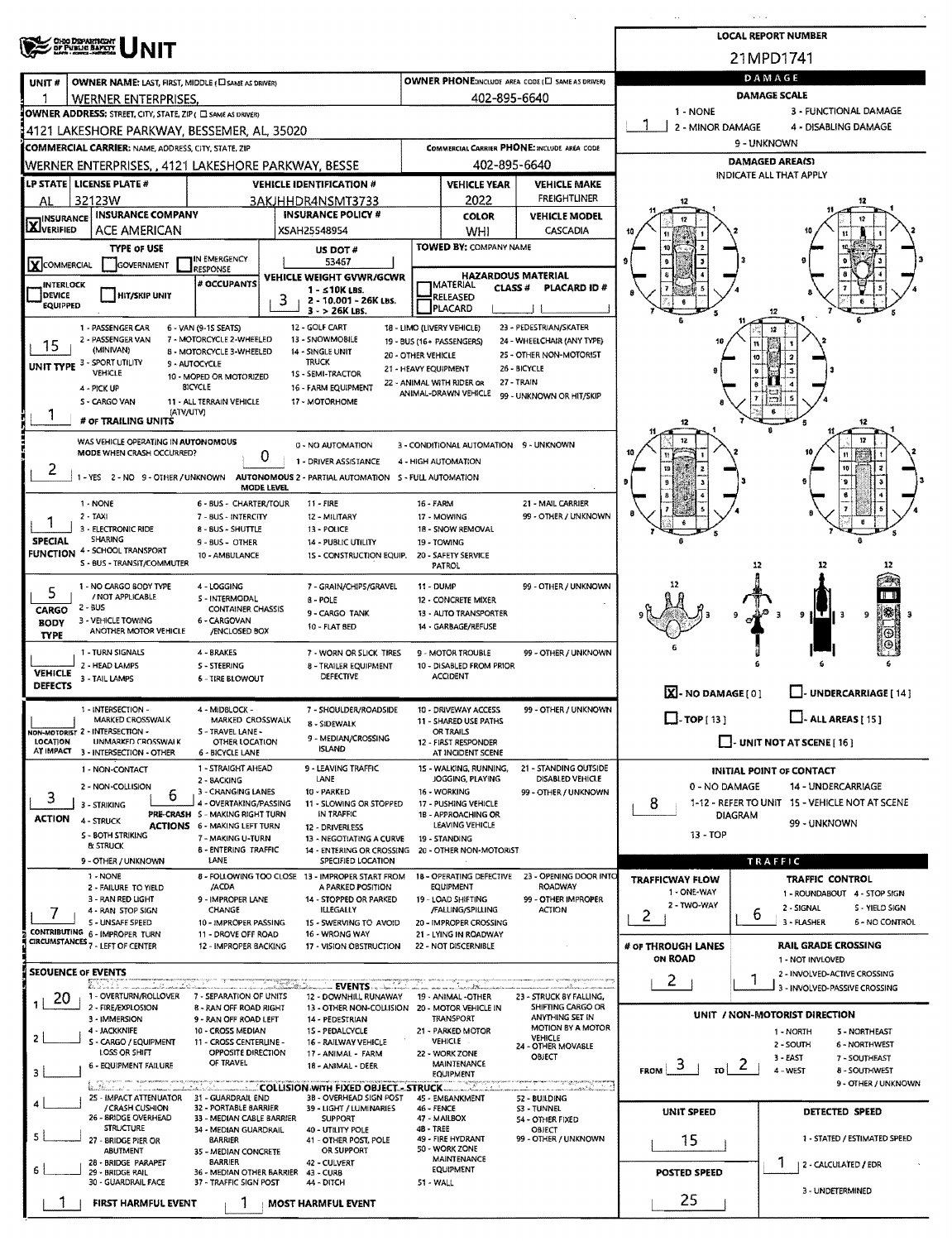|                                                                                                                     |                                                                                          |                                                                        |                                                                   |                                                                               |                                                         |                                                     |                                                            |                                               | <b>LOCAL REPORT NUMBER</b>                                    |  |  |  |  |
|---------------------------------------------------------------------------------------------------------------------|------------------------------------------------------------------------------------------|------------------------------------------------------------------------|-------------------------------------------------------------------|-------------------------------------------------------------------------------|---------------------------------------------------------|-----------------------------------------------------|------------------------------------------------------------|-----------------------------------------------|---------------------------------------------------------------|--|--|--|--|
|                                                                                                                     | OHIO DEPARTMENT<br>OF PUBLIC BAFETY                                                      |                                                                        |                                                                   |                                                                               |                                                         |                                                     |                                                            |                                               | 21MPD1741                                                     |  |  |  |  |
| UNIT#                                                                                                               | OWNER NAME: LAST, FIRST, MIDDLE (C) SAME AS DRIVER)                                      |                                                                        | DAMAGE                                                            |                                                                               |                                                         |                                                     |                                                            |                                               |                                                               |  |  |  |  |
| 2                                                                                                                   | DIRECT ACTION CO INC.                                                                    |                                                                        | OWNER PHONE:INCLUDE AREA CODE (E) SAME AS DRIVER)<br>330-204-0345 | <b>DAMAGE SCALE</b>                                                           |                                                         |                                                     |                                                            |                                               |                                                               |  |  |  |  |
|                                                                                                                     | OWNER ADDRESS: STREET, CITY, STATE, ZIP ( I SAME AS DRIVER)                              |                                                                        |                                                                   |                                                                               |                                                         |                                                     |                                                            | 3 - FUNCTIONAL DAMAGE<br>1 - NONE             |                                                               |  |  |  |  |
|                                                                                                                     | 6668 OLD ROUTE 39 W, DOVER, OH, 44622                                                    |                                                                        |                                                                   |                                                                               |                                                         |                                                     |                                                            | 2<br>2 - MINOR DAMAGE<br>4 - DISABLING DAMAGE |                                                               |  |  |  |  |
|                                                                                                                     | <b>COMMERCIAL CARRIER: NAME, ADDRESS, CITY, STATE, ZIP</b>                               |                                                                        |                                                                   |                                                                               |                                                         |                                                     | COMMERCIAL CARRIER PHONE: INCLUDE AREA CODE                | 9 - UNKNOWN<br><b>DAMAGED AREA(S)</b>         |                                                               |  |  |  |  |
|                                                                                                                     |                                                                                          |                                                                        |                                                                   |                                                                               | <b>INDICATE ALL THAT APPLY</b>                          |                                                     |                                                            |                                               |                                                               |  |  |  |  |
|                                                                                                                     | LP STATE   LICENSE PLATE #<br><b>HRV6928</b>                                             |                                                                        |                                                                   | <b>VEHICLE IDENTIFICATION #</b>                                               | <b>VEHICLE YEAR</b><br><b>VEHICLE MAKE</b><br>CHEVROLET |                                                     |                                                            |                                               |                                                               |  |  |  |  |
| он<br><b>INSURANCE</b>                                                                                              | <b>INSURANCE COMPANY</b>                                                                 |                                                                        |                                                                   | 1GAZGPFG7H1167793<br><b>INSURANCE POLICY #</b>                                |                                                         | 2017<br><b>COLOR</b>                                | <b>VEHICLE MODEL</b>                                       |                                               |                                                               |  |  |  |  |
| <b>LX</b> JVERIFIED                                                                                                 | WESTFIELD                                                                                |                                                                        |                                                                   | CAG8978675                                                                    |                                                         | MUL                                                 | <b>EXPRESS</b>                                             |                                               |                                                               |  |  |  |  |
|                                                                                                                     | <b>TYPE OF USE</b>                                                                       | IN EMERGENCY                                                           |                                                                   | US DOT #                                                                      |                                                         | <b>TOWED BY: COMPANY NAME</b>                       |                                                            |                                               |                                                               |  |  |  |  |
| COMMERCIAL                                                                                                          | GOVERNMENT                                                                               | <b>RESPONSE</b>                                                        |                                                                   | VEHICLE WEIGHT GVWR/GCWR                                                      |                                                         |                                                     | <b>HAZARDOUS MATERIAL</b>                                  |                                               |                                                               |  |  |  |  |
| <b>INTERLOCK</b><br>DEVICE                                                                                          | <b>HIT/SKIP UNIT</b>                                                                     | # OCCUPANTS                                                            |                                                                   | $1 - 510$ K LBS.                                                              |                                                         | <b>IMATERIAL</b><br><b>CLASS#</b><br>RELEASED:      | PLACARD ID#                                                |                                               |                                                               |  |  |  |  |
| <b>EQUIPPED</b>                                                                                                     |                                                                                          |                                                                        |                                                                   | 2 - 10.001 - 26K LBS.<br>3 - > 26K LBS.                                       |                                                         | PLACARD                                             |                                                            |                                               |                                                               |  |  |  |  |
|                                                                                                                     | 1 - PASSENGER CAR<br>2 - PASSENGER VAN                                                   | 6 - VAN (9-15 SEATS)<br>7 - MOTORCYCLE 2-WHEELED                       |                                                                   | 12 - GOLF CART<br>13 - SNOWMOBILE                                             |                                                         | 18 - LIMO (LIVERY VEHICLE)                          | 23 - PEDESTRIAN/SKATER                                     |                                               |                                                               |  |  |  |  |
| 2                                                                                                                   | (MINIVAN)                                                                                | 8 - MOTORCYCLE 3-WHEELED                                               |                                                                   | 14 - SINGLE UNIT                                                              | 20 - OTHER VEHICLE                                      | 19 - BUS (16+ PASSENGERS)                           | 24 - WHEELCHAIR (ANY TYPE)<br>25 - OTHER NON-MOTORIST      |                                               | 10                                                            |  |  |  |  |
|                                                                                                                     | UNIT TYPE 3 - SPORT UTILITY<br>VEHICLE                                                   | 9 - AUTOCYCLE<br>10 - MOPED OR MOTORIZED                               |                                                                   | <b>TRUCK</b><br>15 - SEMI-TRACTOR                                             |                                                         | 21 - HEAVY EQUIPMENT                                | 26 - BICYCLE                                               |                                               |                                                               |  |  |  |  |
|                                                                                                                     | 4 - PICK UP                                                                              | <b>BICYCLE</b>                                                         |                                                                   | 16 - FARM EQUIPMENT                                                           |                                                         | 22 - ANIMAL WITH RIDER OR<br>ANIMAL-DRAWN VEHICLE   | 27 - TRAIN<br>99 - UNKNOWN OR HIT/SKIP                     |                                               |                                                               |  |  |  |  |
|                                                                                                                     | 5 - CARGO VAN<br>(ATV/UTV)                                                               | 11 - ALL TERRAIN VEHICLE                                               |                                                                   | 17 - MOTORHOME                                                                |                                                         |                                                     |                                                            |                                               |                                                               |  |  |  |  |
|                                                                                                                     | # OF TRAILING UNITS                                                                      |                                                                        |                                                                   |                                                                               |                                                         |                                                     |                                                            | 12                                            | 12                                                            |  |  |  |  |
|                                                                                                                     | WAS VEHICLE OPERATING IN AUTONOMOUS<br>MODE WHEN CRASH OCCURRED?                         |                                                                        | 0                                                                 | 0 - NO AUTOMATION                                                             |                                                         | 3 - CONDITIONAL AUTOMATION 9 - UNKNOWN              |                                                            |                                               | 11                                                            |  |  |  |  |
| ۷                                                                                                                   | 1 - YES 2 - NO 9 - OTHER / UNKNOWN AUTONOMOUS 2 - PARTIAL AUTOMATION S - FULL AUTOMATION |                                                                        |                                                                   | 1 - DRIVER ASSISTANCE                                                         |                                                         | 4 - HIGH AUTOMATION                                 |                                                            |                                               | 10                                                            |  |  |  |  |
|                                                                                                                     |                                                                                          |                                                                        | MODE LEVEL                                                        |                                                                               |                                                         |                                                     |                                                            |                                               |                                                               |  |  |  |  |
|                                                                                                                     | 1 - NONE<br>2 - TAXI                                                                     | 6 - BUS - CHARTER/TOUR<br>7 - BUS - INTERCITY                          |                                                                   | $11 - FIRE$<br>12 - MILITARY                                                  | 16 - FARM                                               | 17 - MOWING                                         | 21 - MAIL CARRIER<br>99 - OTHER / UNKNOWN                  |                                               |                                                               |  |  |  |  |
|                                                                                                                     | 3 - ELECTRONIC RIDE                                                                      | B - BUS - SHUTTLE                                                      |                                                                   | 13 - POLICE                                                                   |                                                         | 18 - SNOW REMOVAL                                   |                                                            |                                               |                                                               |  |  |  |  |
| <b>SPECIAL</b>                                                                                                      | <b>SHARING</b><br><b>FUNCTION 4 - SCHOOL TRANSPORT</b>                                   | 9 - BUS - OTHER<br>10 - AMBULANCE                                      |                                                                   | 14 - PUBLIC UTILITY<br>15 - CONSTRUCTION EQUIP.                               |                                                         | 19 - TOWING<br>20 - SAFETY SERVICE                  |                                                            |                                               |                                                               |  |  |  |  |
|                                                                                                                     | S - BUS - TRANSIT/COMMUTER                                                               |                                                                        |                                                                   |                                                                               |                                                         | <b>PATROL</b>                                       |                                                            |                                               | 12<br>12                                                      |  |  |  |  |
|                                                                                                                     | 1 - NO CARGO BODY TYPE                                                                   | 4 - LOGGING                                                            |                                                                   | 7 - GRAIN/CHIPS/GRAVEL                                                        | 11 - DUMP                                               |                                                     | 99 - OTHER / UNKNOWN                                       |                                               |                                                               |  |  |  |  |
| CARGO                                                                                                               | / NOT APPLICABLE<br>2 - BUS                                                              | <b>S - INTERMODAL</b><br><b>CONTAINER CHASSIS</b>                      |                                                                   | $8 - POLE$<br>9 - CARGO TANK                                                  |                                                         | <b>12 - CONCRETE MIXER</b><br>13 - AUTO TRANSPORTER |                                                            |                                               | 澪                                                             |  |  |  |  |
| 3 - VEHICLE TOWING<br>6 - CARGOVAN<br><b>BODY</b><br>10 - FLAT BED<br>ANOTHER MOTOR VEHICLE<br><b>/ENCLOSED BOX</b> |                                                                                          |                                                                        |                                                                   |                                                                               |                                                         | 14 - GARBAGE/REFUSE                                 |                                                            |                                               | 9<br>9<br>- 3                                                 |  |  |  |  |
| <b>TYPE</b>                                                                                                         | 1 - TURN SIGNALS                                                                         | 4 - BRAKES                                                             |                                                                   | 7 - WORN OR SLICK TIRES                                                       |                                                         | 9 - MOTOR TROUBLE                                   | 99 - OTHER / UNKNOWN                                       |                                               |                                                               |  |  |  |  |
| <b>VEHICLE</b>                                                                                                      | 2 - HEAD LAMPS                                                                           | <b>S - STEERING</b>                                                    |                                                                   | <b>8 - TRAILER EQUIPMENT</b>                                                  |                                                         | 10 - DISABLED FROM PRIOR                            |                                                            |                                               |                                                               |  |  |  |  |
| <b>DEFECTS</b>                                                                                                      | 3 - TAIL LAMPS                                                                           | <b>6 - TIRE BLOWOUT</b>                                                |                                                                   | <b>DEFECTIVE</b>                                                              |                                                         | <b>ACCIDENT</b>                                     |                                                            | $-$ - NO DAMAGE [0]                           | $\Box$ - UNDERCARRIAGE [ 14 ]                                 |  |  |  |  |
|                                                                                                                     | 1 - INTERSECTION -                                                                       | 4 - MIDBLOCK -                                                         |                                                                   | 7 - SHOULDER/ROADSIDE                                                         |                                                         | 10 - DRIVEWAY ACCESS                                | 99 - OTHER / UNKNOWN                                       |                                               |                                                               |  |  |  |  |
| NON-                                                                                                                | <b>MARKED CROSSWALK</b><br>2 - INTERSECTION -                                            | MARKED CROSSWALK<br>5 - TRAVEL LANE -                                  |                                                                   | <b>B - SIDEWALK</b>                                                           | 11 - SHARED USE PATHS<br>OR TRAILS                      |                                                     |                                                            | $\Box$ - ALL AREAS [ 15 ]<br>$\Box$ -TOP(13)  |                                                               |  |  |  |  |
| MOTORIST<br>LOCATION                                                                                                | UNMARKED CROSSWALK<br>3 - INTERSECTION - OTHER                                           | <b>OTHER LOCATION</b><br>6 - BICYCLE LANE                              |                                                                   | 9 - MEDIAN/CROSSING<br><b>ISLAND</b>                                          |                                                         | 12 - FIRST RESPONDER<br>AT INCIDENT SCENE           |                                                            | $\Box$ - UNIT NOT AT SCENE [16]               |                                                               |  |  |  |  |
|                                                                                                                     | 1 - NON-CONTACT                                                                          | 1 - STRAIGHT AHEAD                                                     |                                                                   | 9 - LEAVING TRAFFIC                                                           |                                                         | 15 - WALKING, RUNNING,                              | 21 - STANDING OUTSIDE                                      |                                               | INITIAL POINT OF CONTACT                                      |  |  |  |  |
|                                                                                                                     | 2 - NON-COLLISION                                                                        | 2 - BACKING<br>3 - CHANGING LANES                                      |                                                                   | LANE<br>10 - PARKED                                                           |                                                         | JOGGING, PLAYING<br>16 - WORKING                    | DISABLED VEHICLE<br>99 - OTHER / UNKNOWN                   | 0 - NO DAMAGE                                 | <b>14 - UNDERCARRIAGE</b>                                     |  |  |  |  |
| 4                                                                                                                   | 3 - STRIKING                                                                             | 4 - OVERTAKING/PASSING                                                 |                                                                   | 11 - SLOWING OR STOPPED                                                       | 17 - PUSHING VEHICLE<br>18 - APPROACHING OR             |                                                     |                                                            | 11                                            | 1-12 - REFER TO UNIT 15 - VEHICLE NOT AT SCENE                |  |  |  |  |
| ACTION                                                                                                              | 4 - STRUCK                                                                               | PRE-CRASH S - MAKING RIGHT TURN<br><b>ACTIONS 6 - MAKING LEFT TURN</b> |                                                                   | IN TRAFFIC<br>12 - DRIVERLESS                                                 |                                                         | LEAVING VEHICLE                                     |                                                            | <b>DIAGRAM</b><br>99 - UNKNOWN                |                                                               |  |  |  |  |
|                                                                                                                     | <b>S - BOTH STRIKING</b><br>& STRUCK                                                     | 7 - MAKING U-TURN<br><b>8 - ENTERING TRAFFIC</b>                       |                                                                   | 13 - NEGOTIATING A CURVE<br>14 - ENTERING OR CROSSING 20 - OTHER NON-MOTORIST |                                                         | 19 - STANDING                                       |                                                            | 13 - TOP                                      |                                                               |  |  |  |  |
|                                                                                                                     | 9 - OTHER / UNKNOWN                                                                      | LANE                                                                   |                                                                   | SPECIFIED LOCATION                                                            |                                                         |                                                     |                                                            |                                               | TRAFFIC                                                       |  |  |  |  |
|                                                                                                                     | 1 - NONE<br>2 - FAILURE TO YIELD                                                         | /ACDA                                                                  |                                                                   | 8 - FOLLOWING TOO CLOSE 13 - IMPROPER START FROM<br>A PARKED POSITION         |                                                         | <b>EQUIPMENT</b>                                    | 18 - OPERATING DEFECTIVE 23 - OPENING DOOR INTO<br>ROADWAY | <b>TRAFFICWAY FLOW</b><br>1 - ONE-WAY         | TRAFFIC CONTROL                                               |  |  |  |  |
|                                                                                                                     | 3 - RAN RED LIGHT<br>4 - RAN STOP SIGN                                                   | 9 - IMPROPER LANE<br>CHANGE                                            |                                                                   | 14 - STOPPED OR PARKED<br><b>ILLEGALLY</b>                                    |                                                         | 19 - LOAD SHIFTING<br>/FALLING/SPILLING             | 99 - OTHER IMPROPER<br><b>ACTION</b>                       | 2 - TWO-WAY                                   | 1 - ROUNDABOUT 4 - STOP SIGN<br>2 - SIGNAL<br>S - YIELD SIGN  |  |  |  |  |
|                                                                                                                     | 5 - UNSAFE SPEED                                                                         | 10 - IMPROPER PASSING                                                  |                                                                   | 15 - SWERVING TO AVOID                                                        |                                                         | 20 - IMPROPER CROSSING                              |                                                            | 2                                             | 6<br>3 - FLASHER<br>6 - NO CONTROL                            |  |  |  |  |
|                                                                                                                     | CONTRIBUTING 6 - IMPROPER TURN<br>CIRCUMSTANCES <sub>7</sub> - LEFT OF CENTER            | 11 - DROVE OFF ROAD<br>12 - IMPROPER BACKING                           |                                                                   | 16 - WRONG WAY<br>17 - VISION OBSTRUCTION                                     |                                                         | 21 - LYING IN ROADWAY<br>22 - NOT DISCERNIBLE       |                                                            | # OF THROUGH LANES                            | <b>RAIL GRADE CROSSING</b>                                    |  |  |  |  |
|                                                                                                                     |                                                                                          |                                                                        |                                                                   |                                                                               |                                                         |                                                     |                                                            | <b>ON ROAD</b>                                | 1 - NOT INVLOVED                                              |  |  |  |  |
|                                                                                                                     | SEOUENCE OF EVENTS<br>للمتنشئ                                                            |                                                                        |                                                                   | <b>EVENTS</b>                                                                 |                                                         |                                                     |                                                            | 2                                             | 2 - INVOLVED-ACTIVE CROSSING<br>3 - INVOLVED-PASSIVE CROSSING |  |  |  |  |
| 20                                                                                                                  | 1 - OVERTURN/ROLLOVER<br>2 - FIRE/EXPLOSION                                              | 7 - SEPARATION OF UNITS<br><b>B - RAN OFF ROAD RIGHT</b>               |                                                                   | 12 - DOWNHILL RUNAWAY<br>13 - OTHER NON-COLLISION                             |                                                         | 19 - ANIMAL - OTHER<br>20 - MOTOR VEHICLE IN        | 23 - STRUCK BY FALLING,<br>SHIFTING CARGO OR               |                                               |                                                               |  |  |  |  |
|                                                                                                                     | 3 - IMMERSION                                                                            | 9 - RAN OFF ROAD LEFT                                                  |                                                                   | 14 - PEDESTRIAN                                                               |                                                         | TRANSPORT                                           | ANYTHING SET IN<br><b>MOTION BY A MOTOR</b>                |                                               | UNIT / NON-MOTORIST DIRECTION                                 |  |  |  |  |
| $\overline{z}$                                                                                                      | 4 - JACKKNIFE<br>5 - CARGO / EQUIPMENT                                                   | 10 - CROSS MEDIAN<br>11 - CROSS CENTERLINE -                           |                                                                   | 15 - PEDALCYCLE<br>16 - RAILWAY VEHICLE                                       |                                                         | 21 - PARKED MOTOR<br>VEHICLE                        | <b>VEHICLE</b><br>24 - OTHER MOVABLE                       |                                               | 1 - NORTH<br>S - NORTHEAST<br>2 - SOUTH<br>6 - NORTHWEST      |  |  |  |  |
|                                                                                                                     | LOSS OR SHIFT<br>6 - EQUIPMENT FAILURE                                                   | OPPOSITE DIRECTION<br>OF TRAVEL                                        |                                                                   | 17 - ANIMAL - FARM<br>18 - ANIMAL - DEER                                      |                                                         | 22 - WORK ZONE<br><b>MAINTENANCE</b>                | OBJECT                                                     | $\sim$                                        | 3 - EAST<br>7 - SOUTHEAST<br>$\overline{10}$ 1                |  |  |  |  |
| 3                                                                                                                   |                                                                                          |                                                                        |                                                                   |                                                                               |                                                         | <b>EQUIPMENT</b>                                    | <u>Lactor and Captain</u>                                  | <b>FROM</b>                                   | 4 - WEST<br>8 - SOUTHWEST<br>9 - OTHER / UNKNOWN              |  |  |  |  |
|                                                                                                                     | <b>Selection and Security County of Caucher</b><br>25 - IMPACT ATTENUATOR                | 31 - GUARDRAIL END                                                     |                                                                   | 38 - OVERHEAD SIGN POST                                                       |                                                         | 45 - EMBANKMENT                                     | 52 - BUILDING                                              |                                               |                                                               |  |  |  |  |
|                                                                                                                     | / CRASH CUSHION<br>26 - BRIDGE OVERHEAD                                                  | 32 - PORTABLE BARRIER<br>33 - MEDIAN CABLE BARRIER                     |                                                                   | 39 - LIGHT / LUMINARIES<br><b>SUPPORT</b>                                     | 46 - FENCE                                              | 47 - MAILBOX                                        | <b>S3 - TUNNEL</b><br>S4 - OTHER FIXED                     | UNIT SPEED                                    | DETECTED SPEED                                                |  |  |  |  |
|                                                                                                                     | <b>STRUCTURE</b><br>27 - BRIDGE PIER OR                                                  | 34 - MEDIAN GUARDRAIL<br><b>BARRIER</b>                                |                                                                   | 40 - UTILITY POLE<br>41 - OTHER POST, POLE                                    | 48 - TREE                                               | 49 - FIRE HYDRANT                                   | OBJECT<br>99 - OTHER / UNKNOWN                             | 25                                            | 1 - STATED / ESTIMATED SPEED                                  |  |  |  |  |
|                                                                                                                     | ABUTMENT<br>28 - 8RIDGE PARAPET                                                          | 3S - MEDIAN CONCRETE<br><b>BARRIER</b>                                 |                                                                   | OR SUPPORT<br>42 - CULVERT                                                    |                                                         | <b>S0 - WORK ZONE</b><br><b>MAINTENANCE</b>         |                                                            |                                               |                                                               |  |  |  |  |
| 6                                                                                                                   | 29 - BRIDGE RAIL<br>30 - GUARDRAIL FACE                                                  | 36 - MEDIAN OTHER BARRIER<br>37 - TRAFFIC SIGN POST                    |                                                                   | 43 - CURB<br>44 - DITCH                                                       | 51 - WALL                                               | <b>EQUIPMENT</b>                                    |                                                            | <b>POSTED SPEED</b>                           | 2 - CALCULATED / EDR                                          |  |  |  |  |
|                                                                                                                     |                                                                                          |                                                                        |                                                                   |                                                                               |                                                         |                                                     |                                                            | 25                                            | 3 - UNDETERMINED                                              |  |  |  |  |
|                                                                                                                     | <b>FIRST HARMFUL EVENT</b>                                                               |                                                                        |                                                                   | <b>MOST HARMFUL EVENT</b>                                                     |                                                         |                                                     |                                                            |                                               |                                                               |  |  |  |  |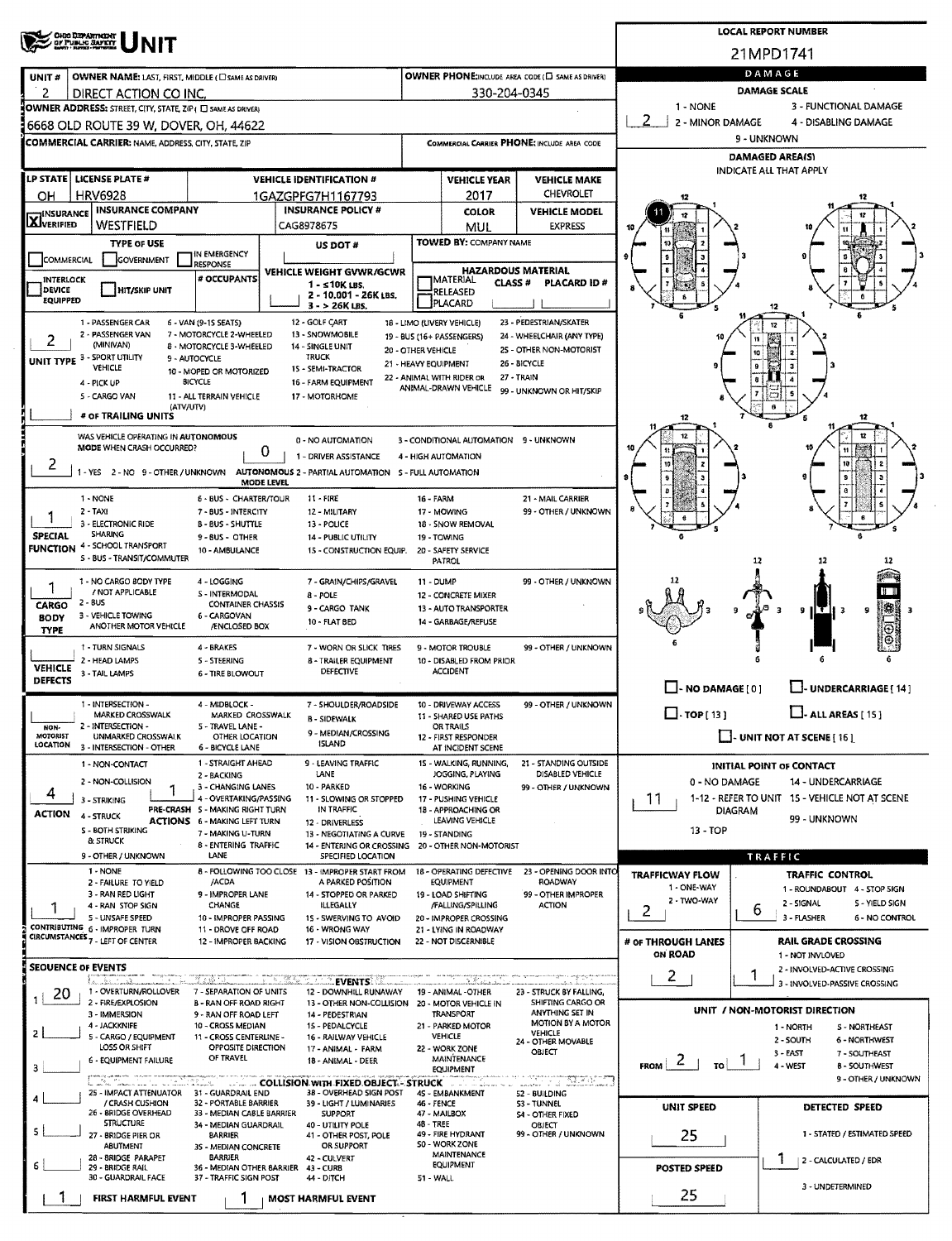|                                                                                   | <b>WESTERN MOTORIST / NON-MOTORIST</b>   |                                                                                             |                                                 |                                                                                                        |                                                 |                             |                                                                     |                            | <b>LOCAL REPORT NUMBER</b><br>21MPD1741 |                                                                          |                    |                           |                                           |                                    |  |  |
|-----------------------------------------------------------------------------------|------------------------------------------|---------------------------------------------------------------------------------------------|-------------------------------------------------|--------------------------------------------------------------------------------------------------------|-------------------------------------------------|-----------------------------|---------------------------------------------------------------------|----------------------------|-----------------------------------------|--------------------------------------------------------------------------|--------------------|---------------------------|-------------------------------------------|------------------------------------|--|--|
| UNIT #                                                                            |                                          | NAME: LAST, FIRST, MIDDLE                                                                   | DATE OF BIRTH<br>AGE                            |                                                                                                        |                                                 |                             |                                                                     |                            | <b>GENDER</b>                           |                                                                          |                    |                           |                                           |                                    |  |  |
|                                                                                   |                                          | HOWARD, SHAWMONICA                                                                          | 24<br>03/29/1997                                |                                                                                                        |                                                 |                             |                                                                     |                            | F                                       |                                                                          |                    |                           |                                           |                                    |  |  |
|                                                                                   | <b>ADDRESS: STREET, CITY, STATE, ZIP</b> |                                                                                             |                                                 |                                                                                                        |                                                 |                             |                                                                     |                            |                                         | <b>CONTACT PHONE - INCLUDE AREA CODE</b>                                 |                    |                           |                                           |                                    |  |  |
| <b>TORIST</b>                                                                     |                                          | 5685 EXPRESS DR APT D1, MONTGOMERY, AL, 36101                                               |                                                 |                                                                                                        |                                                 |                             |                                                                     | 334-300-5878               |                                         |                                                                          |                    |                           |                                           |                                    |  |  |
| <b>INON-MO</b><br>INJURIES INJURED                                                | <b>TAKEN</b>                             | <b>EMS AGENCY (NAME)</b>                                                                    | INJURED TAKEN TO: MEDICAL FACILITY (NAME, CITY) |                                                                                                        | SAFETY EQUIPMENT<br><b>USED</b>                 |                             | <b>JDOT-COMPLIANT</b>                                               | <b>SEATING</b><br>POSITION |                                         | AIR BAG USAGE                                                            | <b>EJECTION</b>    | <b>TRAPPED</b>            |                                           |                                    |  |  |
| 5                                                                                 | BY<br>$+1$                               | 4                                                                                           |                                                 |                                                                                                        |                                                 |                             |                                                                     |                            | MC HELMET                               | 1                                                                        |                    | 1                         | 1                                         | 1                                  |  |  |
| <b>OTORIST</b><br><b>OL STATE</b>                                                 |                                          | <b>OPERATOR LICENSE NUMBER</b>                                                              |                                                 |                                                                                                        | <b>OFFENSE CHARGED</b>                          | LOCAL<br>CODE               | OFFENSE DESCRIPTION                                                 |                            |                                         |                                                                          |                    | <b>CITATION NUMBER</b>    |                                           |                                    |  |  |
| AL                                                                                | 8957903                                  |                                                                                             |                                                 |                                                                                                        |                                                 |                             |                                                                     |                            |                                         |                                                                          |                    |                           |                                           |                                    |  |  |
| OL CLASS                                                                          | <b>ENDORSEMENT</b>                       | <b>RESTRICTION SELECT UP TO 3</b>                                                           | <b>DRIVER</b>                                   | <b>DISTRACTED</b>                                                                                      | <b>ALCOHOL / DRUG SUSPECTED</b>                 |                             | <b>CONDITION</b>                                                    |                            |                                         | ALCOHOL TEST                                                             |                    |                           | <b>DRUG TEST(S)</b>                       |                                    |  |  |
| 4                                                                                 | $BY_1$                                   |                                                                                             |                                                 |                                                                                                        | <b>ALCOHOL</b><br>MARUUANA<br>OTHER DRUG        |                             | 1                                                                   | <b>STATUS</b><br>1         | <b>TYPE</b><br>1                        | VALUE                                                                    | <b>STATUS</b><br>1 | <b>TYPE</b>               |                                           | RESULTS SELECT UP TO 4             |  |  |
| UNIT#                                                                             |                                          | NAME: LAST, FIRST, MIDDLE                                                                   |                                                 |                                                                                                        |                                                 |                             |                                                                     |                            |                                         | DATE OF BIRTH                                                            |                    |                           | <b>AGE</b>                                | <b>GENDER</b>                      |  |  |
| 2                                                                                 | TROYER, DANIEL, D                        |                                                                                             |                                                 |                                                                                                        |                                                 |                             |                                                                     |                            |                                         | 04/28/1955                                                               |                    |                           | 66                                        | м                                  |  |  |
|                                                                                   | <b>ADDRESS: STREET, CITY, STATE, ZIP</b> |                                                                                             |                                                 |                                                                                                        |                                                 |                             |                                                                     |                            |                                         | <b>CONTACT PHONE - INCLUDE AREA CODE</b>                                 |                    |                           |                                           |                                    |  |  |
| <b>OTORIST / NON-MOTORIST</b>                                                     |                                          | 6336 COUNTY ROAD 207, MILLERSBURG, OH, 44654                                                |                                                 |                                                                                                        |                                                 |                             |                                                                     |                            | 330-473-7341                            |                                                                          |                    |                           |                                           |                                    |  |  |
| INJURIES INJURED                                                                  | <b>TAKEN</b>                             | <b>EMS AGENCY (NAME)</b>                                                                    |                                                 |                                                                                                        | INJURED TAKEN TO: MEDICAL FACILITY (NAME, CITY) |                             | SAFETY EQUIPMENT<br><b>USED</b>                                     |                            | <b>1DOT-C</b> ompliant                  | <b>SEATING</b><br><b>POSITION</b>                                        |                    | <b>AIR BAG USAGE</b>      | <b>EJECTION</b>                           | <b>TRAPPED</b>                     |  |  |
| 5                                                                                 | BY<br>$\mathbf{1}$                       |                                                                                             |                                                 |                                                                                                        |                                                 |                             | 4                                                                   |                            | <b>IMC HELMET</b>                       | 1                                                                        |                    | 1                         | 1                                         | 1                                  |  |  |
|                                                                                   |                                          | OL STATE OPERATOR LICENSE NUMBER                                                            |                                                 |                                                                                                        | <b>OFFENSE CHARGED</b>                          | <b>LOCAL</b><br><b>CODE</b> | <b>OFFENSE DESCRIPTION</b>                                          |                            |                                         |                                                                          |                    | <b>CITATION NUMBER</b>    |                                           |                                    |  |  |
| OН                                                                                | RN030679                                 |                                                                                             |                                                 |                                                                                                        |                                                 |                             |                                                                     |                            |                                         |                                                                          |                    |                           |                                           |                                    |  |  |
| OL CLASS                                                                          | <b>ENDORSEMENT</b>                       | <b>RESTRICTION SELECT UP TO 3</b>                                                           | <b>DRIVER</b>                                   |                                                                                                        | ALCOHOL / DRUG SUSPECTED                        |                             | <b>CONDITION</b>                                                    |                            |                                         | <b>ALCOHOL TEST</b>                                                      |                    |                           | <b>DRUG TEST(S)</b>                       |                                    |  |  |
| 4                                                                                 |                                          | 3                                                                                           | $18Y$ <sub>1</sub>                              | <b>DISTRACTED</b>                                                                                      | ALCOHOL<br>MARUUANA                             |                             | 1                                                                   | <b>STATUS</b>              | <b>TYPE</b>                             | VALUE                                                                    | <b>STATUS</b><br>1 | <b>TYPE</b>               |                                           | RESULTS SELECT UP TO 4             |  |  |
| UNIT #                                                                            |                                          | NAME: LAST, FIRST, MIDDLE                                                                   |                                                 |                                                                                                        | OTHER DRUG                                      |                             |                                                                     | 1<br>1<br>DATE OF BIRTH    |                                         |                                                                          |                    | 1                         | AGE                                       | <b>GENDER</b>                      |  |  |
|                                                                                   |                                          |                                                                                             |                                                 |                                                                                                        |                                                 |                             |                                                                     |                            |                                         |                                                                          |                    |                           |                                           |                                    |  |  |
|                                                                                   | <b>ADDRESS: STREET, CITY, STATE, ZIP</b> |                                                                                             |                                                 |                                                                                                        |                                                 |                             |                                                                     |                            |                                         | <b>CONTACT PHONE - INCLUDE AREA CODE</b>                                 |                    |                           |                                           |                                    |  |  |
|                                                                                   |                                          |                                                                                             |                                                 |                                                                                                        |                                                 |                             |                                                                     |                            |                                         |                                                                          |                    |                           |                                           |                                    |  |  |
| <b>MOTORIST / NON-MOTORIST</b><br><b>INJURIES</b>                                 | INJURED                                  | <b>EMS AGENCY (NAME)</b>                                                                    |                                                 |                                                                                                        | INJURED TAKEN TO: MEDICAL FACILITY (HAME, CITY) |                             | <b>SAFETY EQUIPMENT</b><br><b>USED</b>                              |                            | <b>DOT-COMPLIANT</b>                    | <b>SEATING</b><br>POSITION                                               |                    | AIR BAG USAGE             | <b>EJECTION</b>                           | <b>TRAPPED</b>                     |  |  |
|                                                                                   | <b>TAKEN</b><br>lв٧                      |                                                                                             |                                                 |                                                                                                        |                                                 |                             |                                                                     |                            | <b>IMC HELMET</b>                       |                                                                          |                    |                           |                                           |                                    |  |  |
|                                                                                   |                                          | OL STATE OPPERATOR LICENSE NUMBER                                                           |                                                 | LOCAL<br><b>OFFENSE CHARGED</b>                                                                        |                                                 |                             | <b>OFFENSE DESCRIPTION</b>                                          |                            |                                         |                                                                          |                    | <b>CITATION NUMBER</b>    |                                           |                                    |  |  |
|                                                                                   |                                          |                                                                                             |                                                 | <b>CODE</b>                                                                                            |                                                 |                             |                                                                     |                            |                                         |                                                                          |                    |                           |                                           |                                    |  |  |
| OL CLASS                                                                          | <b>ENDORSEMENT</b>                       | <b>RESTRICTION SELECT UP TO 3</b>                                                           |                                                 | ALCOHOL / DRUG SUSPECTED<br><b>DRIVER</b><br><b>DISTRACTED</b> ALCOHOL<br>MARIJUANA                    |                                                 |                             | <b>CONDITION</b>                                                    |                            | STATUS TWPF                             | <b>ALCOHOL TEST</b>                                                      |                    |                           | <b>DRUG TEST(S)</b>                       | STATUS TYPE RESULTS SELECT UP TO 4 |  |  |
|                                                                                   |                                          |                                                                                             | BY                                              |                                                                                                        | OTHER DRUG                                      |                             |                                                                     |                            |                                         | VALUE                                                                    |                    |                           |                                           |                                    |  |  |
|                                                                                   | <b>INJURIES</b>                          | <b>SEATING POSITION</b>                                                                     |                                                 | <b>AIR BAG</b>                                                                                         | <b>OL CLASS</b>                                 |                             | OL RESTRICTION(S)                                                   |                            |                                         | <b>DRIVER DISTRACTION</b>                                                |                    |                           | <b>TEST STATUS</b>                        |                                    |  |  |
| <b>JE-FATAL</b> A THE                                                             |                                          | - FRONT - LEFT SIDE                                                                         |                                                 | <b>ET - NOT DEPLOYED</b><br>2. DEPLOYED FRONT                                                          | 1 - CLASS A                                     |                             | <b>11- ALCOHOL INTERLOCK</b>                                        |                            |                                         | <b>ALL NOT DISTRACTED</b>                                                |                    |                           | 1 - NONE GIVEN                            |                                    |  |  |
| SUSPECTED SERIOUS<br><b>INJURY</b> A SERIES                                       |                                          | (MOTORCYCLE DRIVER)<br>2 - FRONT - MIDDLE                                                   |                                                 | 3 - DEPLOYED SIDE<br>4 - DEPLOYED BOTH                                                                 | 2 - GLASS B.                                    |                             | <b>DEVICE:</b><br>こうりんい<br>- CDL INTRASTATE ONLY.                   |                            |                                         | - MANUALLY OPERATING AN<br>ELECTRONIC <sup>®</sup>                       | 汽运                 |                           | 2 - TEST REFUSED<br>3 - TEST GIVEN:       |                                    |  |  |
| SUSPECTED MINOR<br><b>INJURY</b>                                                  |                                          | <b>3 - FRONT RIGHT SIDE</b><br>4 - SECOND - LEFT SIDE                                       | <b>FRONT/SIDE</b>                               | <b>5 - NOT APPLICABLE</b>                                                                              | - CLASS C<br>4 - REGULAR CLASS                  |                             | - CORRECTIVE LENSES<br>14 - FARM WAIVER                             |                            |                                         | <b>COMMUNICATION DEVICE:</b><br>(TEXTING, TYPING,                        |                    |                           | / UNUSABLE                                | CONTAMINATED SAMPLE                |  |  |
| , POSSIBLE INJURY                                                                 |                                          | (MOTORCYCLE PASSENGER)<br>5 - SECOND - MIDDLE                                               |                                                 | 9 <sup>%</sup> DEPLOYMENT UNKNOWN                                                                      | $(OHIO = D)$                                    |                             | - EXCEPT CLASS A BUS.<br><b>6 - EXCEPT CLASS A</b><br>& CLASS B BUS |                            |                                         | <b>DIALING</b><br>3 - TALKING ON HANDS-FREE<br>COMMUNICATION DEVICE.     |                    |                           | - TEST GIVEN.<br><b>RESULTS KNOWN</b>     |                                    |  |  |
| NO APPARENT INJURY                                                                |                                          | <b>6 - SECOND - RIGHT SIDE</b><br>7 - THIRD - LEFT SIDE                                     |                                                 | <b>EJECTION</b>                                                                                        | 5 - M/C MOPED ONLY .<br>6 - NO VALID OL         |                             | - EXCEPT TRACTOR-TRAILER<br>í8 - Intermediate license .             |                            |                                         | - TALKING ON HAND-HELD<br>COMMUNICATION DEVICE                           |                    |                           | 5 - TEST GIVEN,<br><b>RESULTS UNKNOWN</b> |                                    |  |  |
| 1 - NOT TRANSPORTED                                                               | INJURIES TAKEN BY                        | (MOTORCYCLE SIDE CAR)<br>8 - Third - Middle                                                 | <i>ই*</i> * - NOT.EJECTED                       | -2 - PARTIALLY EJECTED                                                                                 | <b>OL ENDORSEMENT</b>                           |                             | RESTRICTIONS<br>9 - LEARNER'S PERMIT                                |                            |                                         | OTHER ACTIVITY WITH AN<br>ELECTRONIC DEVICE:                             |                    |                           |                                           | <b>ALCOHOL TEST TYPE</b>           |  |  |
| <b><i>TREATED AT SCENE</i></b>                                                    |                                          | '9 - THIRD - RIGHT SIDE<br>10 - SLEEPER SECTION                                             |                                                 | <b>3 - TOTALLY EJECTED</b><br>4 - NOT APPLICABLE                                                       | H - HAZMAT                                      |                             | <b>RESTRICTIONS</b><br>10 - LIMITED TO DAYUGHT                      |                            |                                         | 6 - PASSENGER N<br><b>COTHER DISTRACTION</b>                             |                    | 1 - NONE<br>$2 - BLOOD$   |                                           |                                    |  |  |
| 2 - EMS<br>3 - POLICE                                                             |                                          | OF TRUCK CAB<br>11 - PASSENGER IN.                                                          |                                                 | <b>TRAPPED</b>                                                                                         | M - MOTORCYCLE                                  |                             | <b>ONLY</b><br>11 - LIMITED TO EMPLOYMENT                           |                            |                                         | INSIDE THE VEHICLE<br><b>B</b> - OTHER DISTRACTION                       |                    | 3 - URINE<br>4 - BREATH   |                                           |                                    |  |  |
| 9'- OTHER / UNKNOWN                                                               |                                          | OTHER ENCLOSED CARGO<br>AREA (NON-TRAILING UNIT,                                            |                                                 | 1 - NOT TRAPPED.                                                                                       | P – PASSENGER<br>N ATANKER 750 GA               |                             | 12 - LIMITED - OTHER<br>13 - MECHANICAL DEVICES                     |                            |                                         | <b><i>LOUTSIDE THE VEHICLE A</i></b><br>\$9 - OTHER / UNKNOWN :          |                    | <b>5-OTHER</b>            |                                           |                                    |  |  |
| <b>SAFETY EQUIPMENT</b>                                                           |                                          | <b>BUS, PICK-UP WITH CAP)</b><br>12 - PASSENGER IN<br>UNENCLOSED CARGO AREA 13 - FREED BY - |                                                 | 2 - EXTRICATED BY<br>MECHANICAL MEANS.                                                                 | Q - MOTOR SCOOTER                               |                             | (SPECIAL BRAKES, HAND<br>CONTROLS, OR OTHER                         |                            |                                         | CONDITION<br>- APPARENTLY NORMAL                                         |                    | 1. NONE<br>$2 - BLOOD$    | <b>DRUG TEST</b>                          |                                    |  |  |
| 1. None USED.<br>2"-SHOULDER BELT ONLY                                            |                                          | 13 - TRAILING UNIT<br>14 - RIDING ON VEHICLE                                                |                                                 | NON-MECHANICAL MEANS                                                                                   | R - THREE-WHEEL<br>MOTORCYCLE                   |                             | <b>ADAPTIVE DEVICES)</b><br>14 - MILITARY VEHICLES ONLY.            |                            |                                         | 2 - PHYSICAL IMPAIRMENT. <sup>13</sup><br>3 <sup>2</sup> EMOTIONAL (E.G. |                    | 3 - URINE:<br>4 OTHER     |                                           |                                    |  |  |
| USED<br>3 <sup>5</sup> LAP BELT ONLY USED                                         |                                          | <b>EXTERIOR.</b><br>(NON-TRAILING UNIT)                                                     |                                                 |                                                                                                        | <b>S - SCHOOL BUS</b>                           |                             | 15 - MOTOR VEHICLES<br>WITHOUT AIR BRAKES                           |                            |                                         | DEPRESSED, ANGRY,<br>DISTURBED)                                          |                    |                           |                                           | DRUG TEST RESULT(S)                |  |  |
| 4 - SHOULDER & LAP BELT<br>USED .                                                 |                                          | 15 - NON-MOTORIST<br>99 - OTHER / UNKNOWN                                                   |                                                 | 16 - OUTSIDE MIRROR<br><b>T - DOUBLE &amp; TRIPLE</b><br>17 - PROSTHETIC AID<br>TRAILERS<br>18 - OTHER |                                                 |                             |                                                                     |                            |                                         | 4 - ILLNESS<br>5 - FELL ASLEEP, FAINTED,                                 |                    |                           | 1 - AMPHETAMINES                          |                                    |  |  |
| S - CHILD RESTRAINT SYSTEM<br>- FORWARD FACING.:                                  |                                          |                                                                                             |                                                 |                                                                                                        | K - TANKER / HAZMAT                             |                             |                                                                     |                            |                                         | FATIGUED, ETC.<br>- UNDER THE INFLUENCE OF                               |                    |                           | 2 - BARBITURATES<br>3 - BENZODIAZEPINES   |                                    |  |  |
| 6 - CHILD RESTRAINT SYSTEM<br><b>REAR FACING</b>                                  |                                          |                                                                                             |                                                 |                                                                                                        | <b>GENDER</b>                                   |                             |                                                                     |                            |                                         | MEDICATIONS / DRUGS /                                                    |                    |                           | 4 - CANNABINOIDS<br>5 - COCAINE - +"      |                                    |  |  |
| <b>BOOSTER SEAT</b>                                                               |                                          |                                                                                             |                                                 |                                                                                                        | F-FEMALE<br>∛M MALE.                            |                             |                                                                     |                            |                                         | <b>ALCOHOL</b><br><b>19 - OTHER / UNKNOWN</b>                            |                    | $7 -$ OTHER $\sim$ $\sim$ | 6 - OPIATES / OPIOIDS                     | and $\mathbf{r}$ , $\mathbf{r}$    |  |  |
| 8 - HELMET USED<br>9.4 PROTECTIVE PADS USED                                       |                                          |                                                                                             |                                                 |                                                                                                        | U - OTHER / UNKNOWN                             |                             |                                                                     |                            |                                         |                                                                          |                    |                           | 8 - NEGATIVE RESULTS                      |                                    |  |  |
| (ELBOWS, KNEES, ETC).<br>10 - REFLECTIVE CLOTHING                                 |                                          |                                                                                             |                                                 |                                                                                                        |                                                 |                             |                                                                     |                            |                                         |                                                                          |                    |                           |                                           |                                    |  |  |
| 11 - LIGHTING - PEDESTRIAN<br><b>/ BICYCLE ONLY</b> 2017.<br>99 - OTHER / UNKNOWN |                                          |                                                                                             |                                                 |                                                                                                        |                                                 |                             |                                                                     |                            |                                         |                                                                          |                    |                           |                                           |                                    |  |  |
|                                                                                   |                                          |                                                                                             |                                                 |                                                                                                        |                                                 |                             |                                                                     |                            |                                         |                                                                          |                    |                           |                                           |                                    |  |  |

 $\hat{\boldsymbol{\beta}}$ 

 $\hat{\mathbf{v}}$